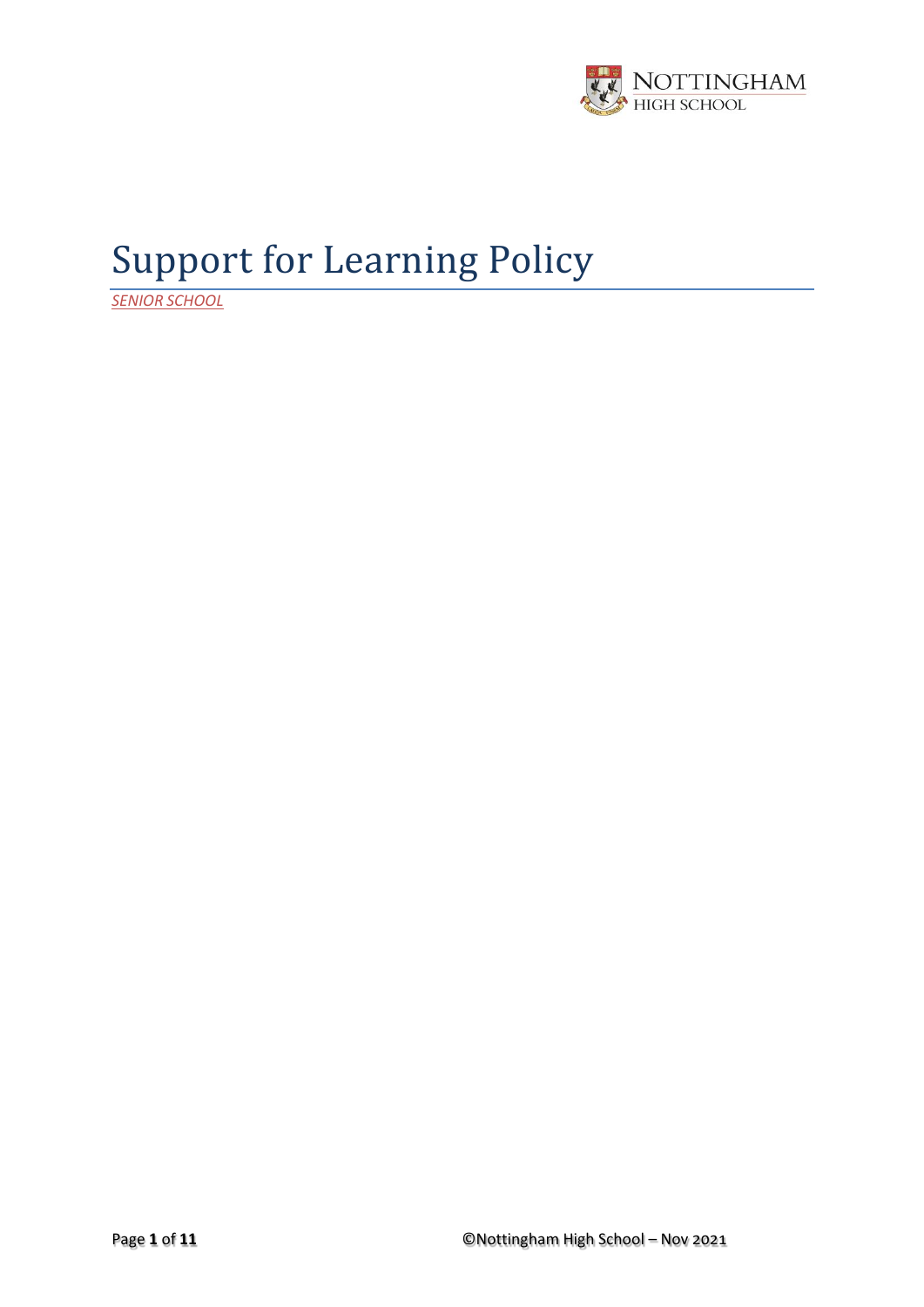

# **Contents**

| 1. |                                                                                 |  |
|----|---------------------------------------------------------------------------------|--|
|    |                                                                                 |  |
|    |                                                                                 |  |
|    |                                                                                 |  |
|    |                                                                                 |  |
|    |                                                                                 |  |
|    |                                                                                 |  |
|    |                                                                                 |  |
|    |                                                                                 |  |
| 2. |                                                                                 |  |
| 3. |                                                                                 |  |
| 4. |                                                                                 |  |
| 5. | Identification, Screening, Referral and Support for Special Educational Needs 6 |  |
|    |                                                                                 |  |
|    |                                                                                 |  |
|    |                                                                                 |  |
|    |                                                                                 |  |
|    |                                                                                 |  |
|    |                                                                                 |  |
|    |                                                                                 |  |
| 6. |                                                                                 |  |
|    |                                                                                 |  |
|    |                                                                                 |  |
|    |                                                                                 |  |
| 7. |                                                                                 |  |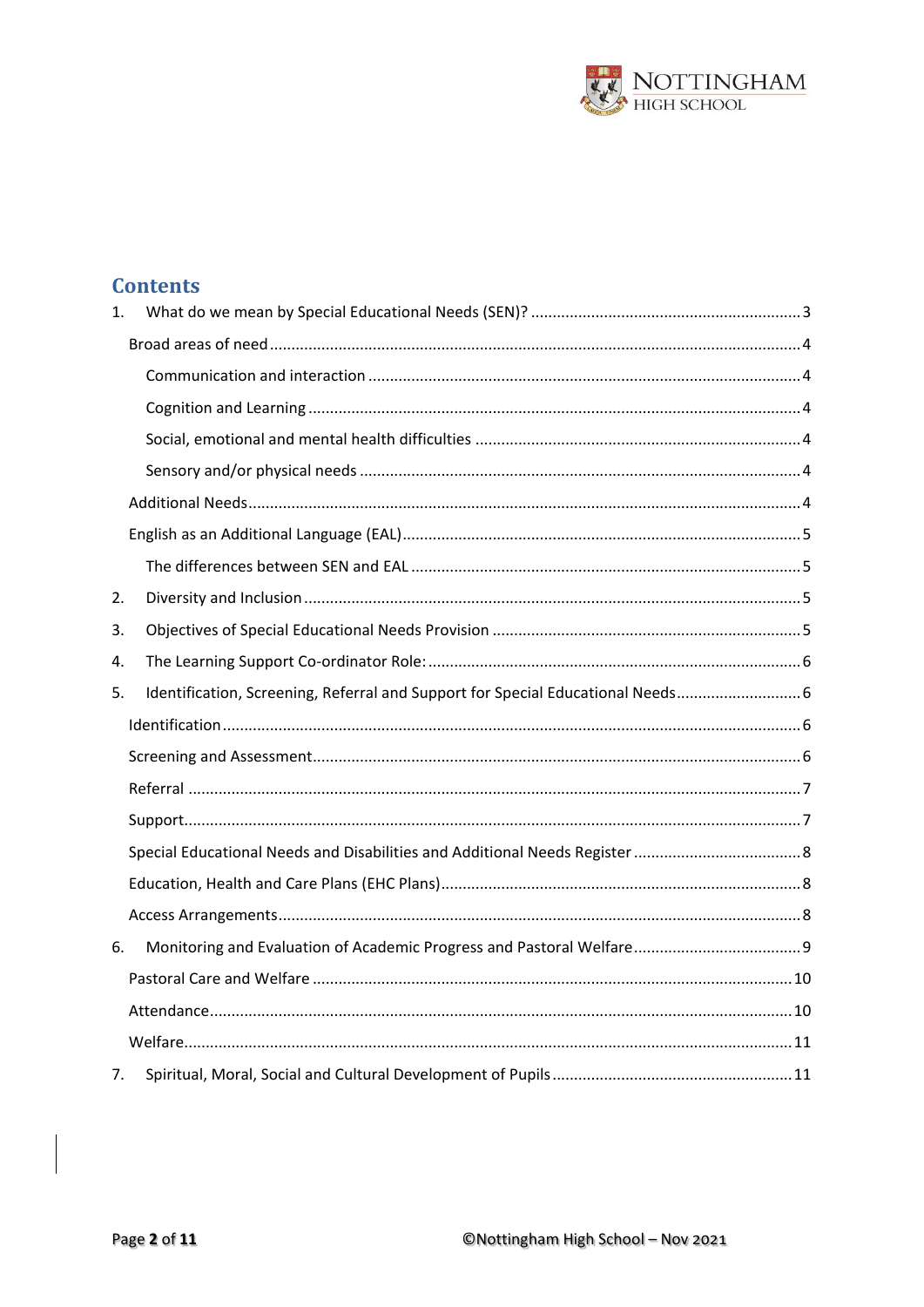

#### Rationale

Nottingham High School is an academically selective independent day school for girls and boys aged 4-18, the Senior School having responsibility for those aged 11 to 18. We have high expectations and want all pupils to feel that they are a valued part of our school community, as part of our commitment to help every child realise their full potential. We recognise that children have different needs at different times and it is the collective responsibility of teachers within school to address these needs and provide for them. We ensure that Tutors contact parents if we feel a pupil is not reaching his or her potential.

The aim of this policy is to identify pupils who have Special Educational Needs (SEN) as early as possible to keep the child and the family at heart of the process. Through this policy the School aims to promote good practice in our identification and management of Special Educational Needs and to explain the support we can provide for children with learning difficulties and the co-operation we will need from parents.

The school will have regard of the *Special Educational Needs and Disability Code of Practice: 0 to 25 Years* (updated January 2015) when carrying out its duties towards all pupils with Special Educational Needs and learning disabilities and difficulties. The Governing Body asks one Governor to take particular interest in SEN and SEND issues; currently this is Mr Chris Robinson who takes a strategic overview of provision.

# <span id="page-2-0"></span>**1. What do we mean by Special Educational Needs (SEN)?**

A child has special educational needs if they have a learning difficulty which calls for special educational provision to be made for them. A child has a learning difficulty if they have a significantly greater difficulty in learning than the majority of children of the same age and/or have a disability which either prevents or hinders them from making use of educational facilities of a kind provided for children of the same age.

*The legal definition of disability is put forward in the Equality Act 2010, namely: 'A physical or mental impairment which has "substantial" and "long-term" negative effect on' a person's 'ability to carry out normal everyday activities'* (GOV.UK, 2021)

Special educational provision means educational provision which is additional to, or otherwise different from, the educational provision made generally for children of the child's age.

Should a need arise we would discuss with parents the best way forward. In all three sections of the School all external candidates are spoken with as part of the assessment process so that we can be sure that they are able to speak English.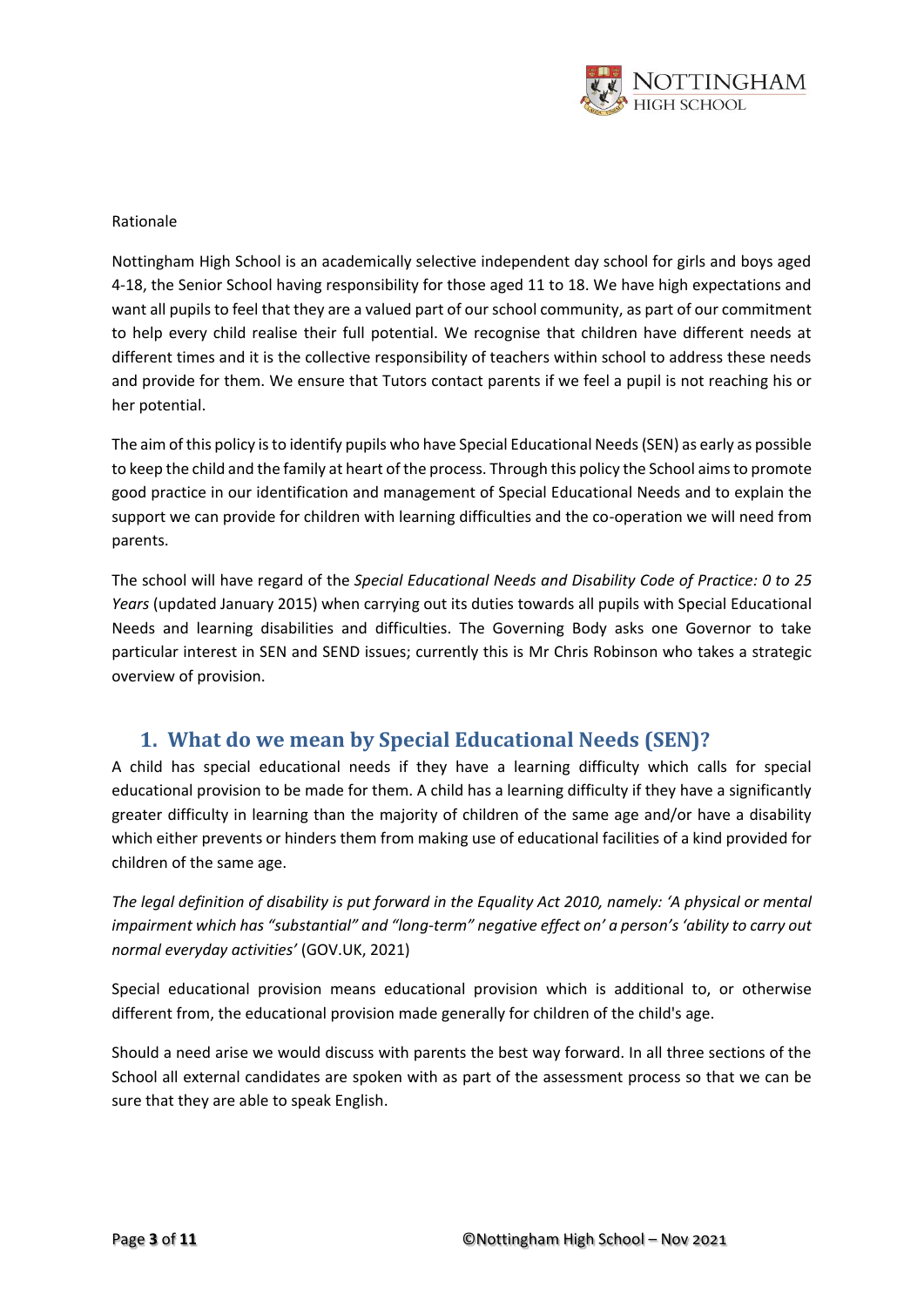

### <span id="page-3-0"></span>**Broad areas of need**

The SEND Code of Practice defines four broad areas of need for children with SEN. They are:

### <span id="page-3-1"></span>**Communication and interaction**

This includes children with speech, language and communication needs (SLCN) who may have difficulty in communicating with others, either through difficulty with being able to say what they want to, or understanding what is being said to them. Children with ASD, including those with Asperger's syndrome and Autism, may have difficulties with social interaction, language, communication and imagination.

### <span id="page-3-2"></span>**Cognition and Learning**

Learning difficulties cover a wide range of needs including moderate (MLD) and severe learning difficulties (SLD), who are likely to need support to access the curriculum and profound and multiple learning difficulties (PMLD). Children with PMLD are likely to have both severe and complex learning difficulties and a physical disability.

Specific learning difficulties (SpLD), affect one or more aspects of learning and can include: dyslexia, dyspraxia/developmental coordination disorder (DCD), dyscalculia, attention deficit (hyperactivity) disorder and specific processing difficulties.

#### <span id="page-3-3"></span>**Social, emotional and mental health difficulties**

These can manifest themselves in many ways and can include becoming withdrawn and isolated as well as displaying challenging and disruptive behaviour. These behaviours my reflect underlying mental health difficulties such as anxiety or depression, self-harming, substance misuse, eating disorders and physical symptoms that are medically unexplained. They can include AD(H)D and attachment disorder.

#### <span id="page-3-4"></span>**Sensory and/or physical needs**

These can include physical disabilities and sensory impairments such as vision impairment (VI), hearing impairment (HI) or a multi-sensory impairment (MSI), all of which mean the child will need special educational provision to enable them to access the educational facilities.

Where a pupil has additional sensory or physical needs, the School may feel the need to draw on the help of specialist external agencies. A decision to do this would involve discussion between the Learning Support Co-ordinator, Deputy Head (Academic), parents, pupil and the pupil's tutor.

### <span id="page-3-5"></span>**Additional Needs**

A child who finds a particular subject difficult does not necessarily have SEN or SEND, as defined here. It is acknowledged that children develop and learn at different speeds and this may not always be defined as SEN or SEND. However, a child may need some extra support.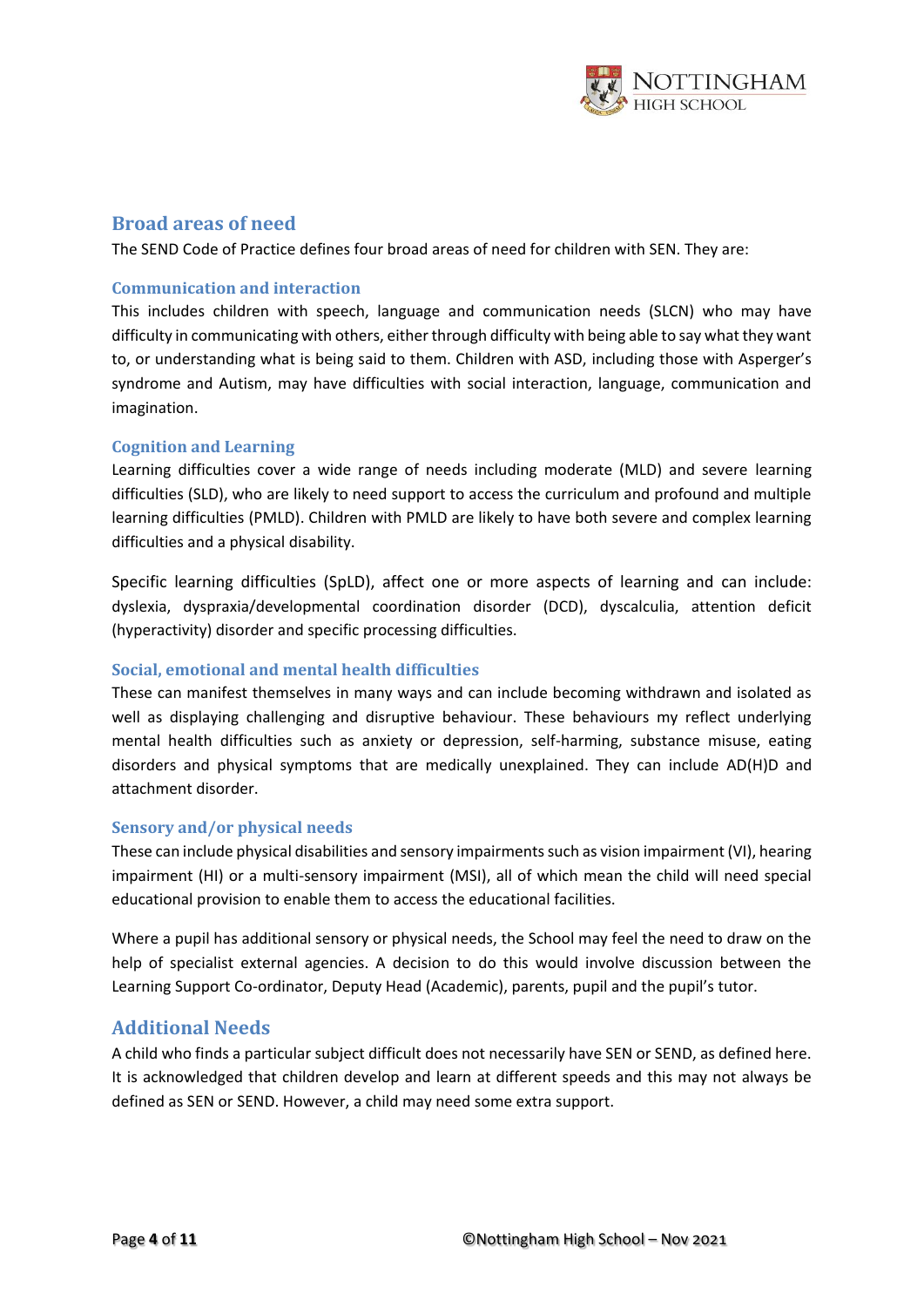

Children with additional needs are those who do not have a formal diagnosis of SEN or SEND but may be struggling with aspects of their studies and have been identified as needing some form of additional support, normally available to students of the same age.

# <span id="page-4-0"></span>**English as an Additional Language (EAL)**

English as an Additional Language (EAL) refers to students whose first language is not English. We welcome and value the cultural, linguistic and educational experiences that multilingual pupils, including EAL pupils, bring to the School. Parents are asked to indicate the main language(s) spoken at home when a pupil joins the school and to identify the pupil's main language. In cases where English is not a pupil's first language, the pupil's English teacher is asked to evaluate their written and spoken English and to determine whether or not an individual support plan is required. If appropriate, examination access arrangements are made. This process is co-ordinated by the Learning Support Coordinator.

### <span id="page-4-1"></span>**The differences between SEN and EAL**

Children's SEN are generally thought of in the four broad areas of need, as identified by the SEND Code of Practice. Difficulties related solely to limitations in English as an additional language are not SEN. If a student with EAL is not making expected progress, the School will look carefully at all aspects of a child or young person's performance in different areas of learning and development or subjects to establish whether lack of progress is due to limitations in their command of English or if it arises from SEN or a disability.

# <span id="page-4-2"></span>**2. Diversity and Inclusion**

The School is a diverse community with an inclusive environment for all students. The School encourages respect for all people and recognises the rights of every person to be protected from discrimination, paying particular regard to the protected characteristics set out in the Equality Act 2010. Learning Support is available to all students who have been identified as needing additional support (as outlined in section 1), to empower students to gain the most from their education at the High School.

# <span id="page-4-3"></span>**3. Objectives of Special Educational Needs Provision**

We aim to identify all children with SEN and SEND quickly but with thoroughness and seek to address the needs of all pupils with SEN and SEND at any time in their school careers. We aim to ensure that all teaching staff are fully aware of the School's procedures for identifying, assessing and making provision for pupils with SEN and SEND by acting on any recommendations. We actively seek ways to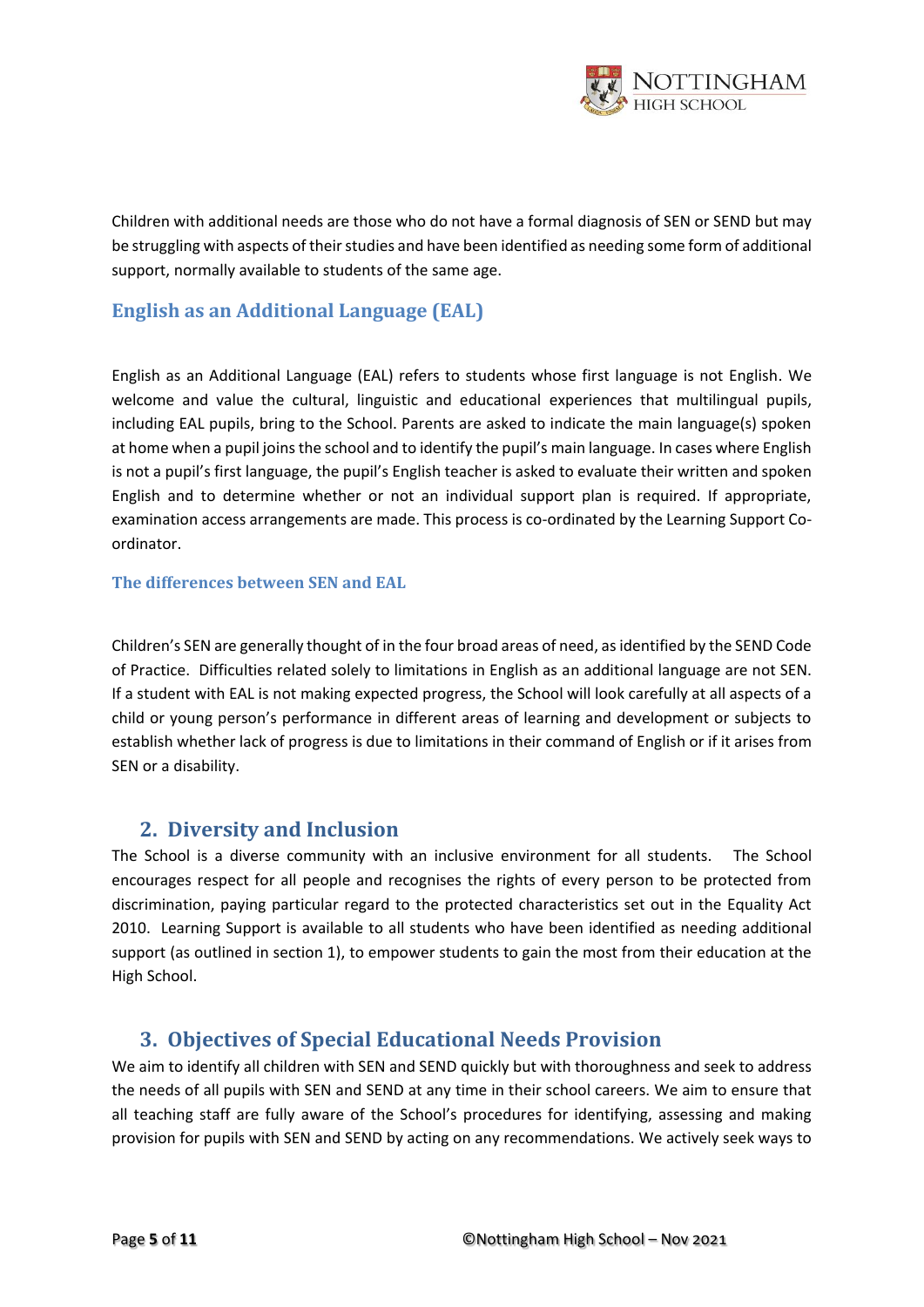

make sure that SEN and SEND pupils are fully included in all lessons and have the same opportunities at school as all pupils.

# <span id="page-5-0"></span>**4. The Learning Support Co-ordinator Role:**

The role of the Learning Support Co-ordinator is to:

- Co-ordinate provision for pupils with SEN and SEND and EAL;
- Plan and implement strategies for support activities and lessons following an assessment;
- To monitor progress of pupils with SEN and SEND and EAL;
- Liaise with and advise teachers;
- Maintain records;
- Liaise with parents. We recognise that parents have knowledge and experience to contribute to the shared view of a child's needs and how best to support them;
- To seek and respond to the views of the pupils, at all stages, so that they can contribute to the assessment of their needs;
- To liaise with the Examinations Officer ensuring that supporting evidence and appropriate access arrangements are in place;
- To liaise with external support agencies as is required.

# <span id="page-5-1"></span>**5. Identification, Screening, Referral and Support for Special Educational Needs**

### <span id="page-5-2"></span>**Identification**

A pupil with SEN or SEND can be identified in the following ways:

- At application
- Through screening at any year of entry
- Through referrals from subject teachers, tutors, parents and the pupil themselves.

### <span id="page-5-3"></span>**Screening and Assessment**

We carry out screening tests on all new pupils in Years 7-11 upon entry using the LASS 11-15 computer screener. All new Year 12 pupils are screened using the LADS Plus computer dyslexia screener if it is appropriate to do so. The English Department carry out internal screening of literacy skills through Years 7-9 and these are reviewed by the Learning Support Co-ordinator as needed. These tests do not provide a diagnosis of a learning difficulty but are used to ascertain the need for further investigation or a formal assessment.

If the screening test identifies possible areas for further investigation the parents will be informed as soon as possible thereafter and appropriate recommendations will be made.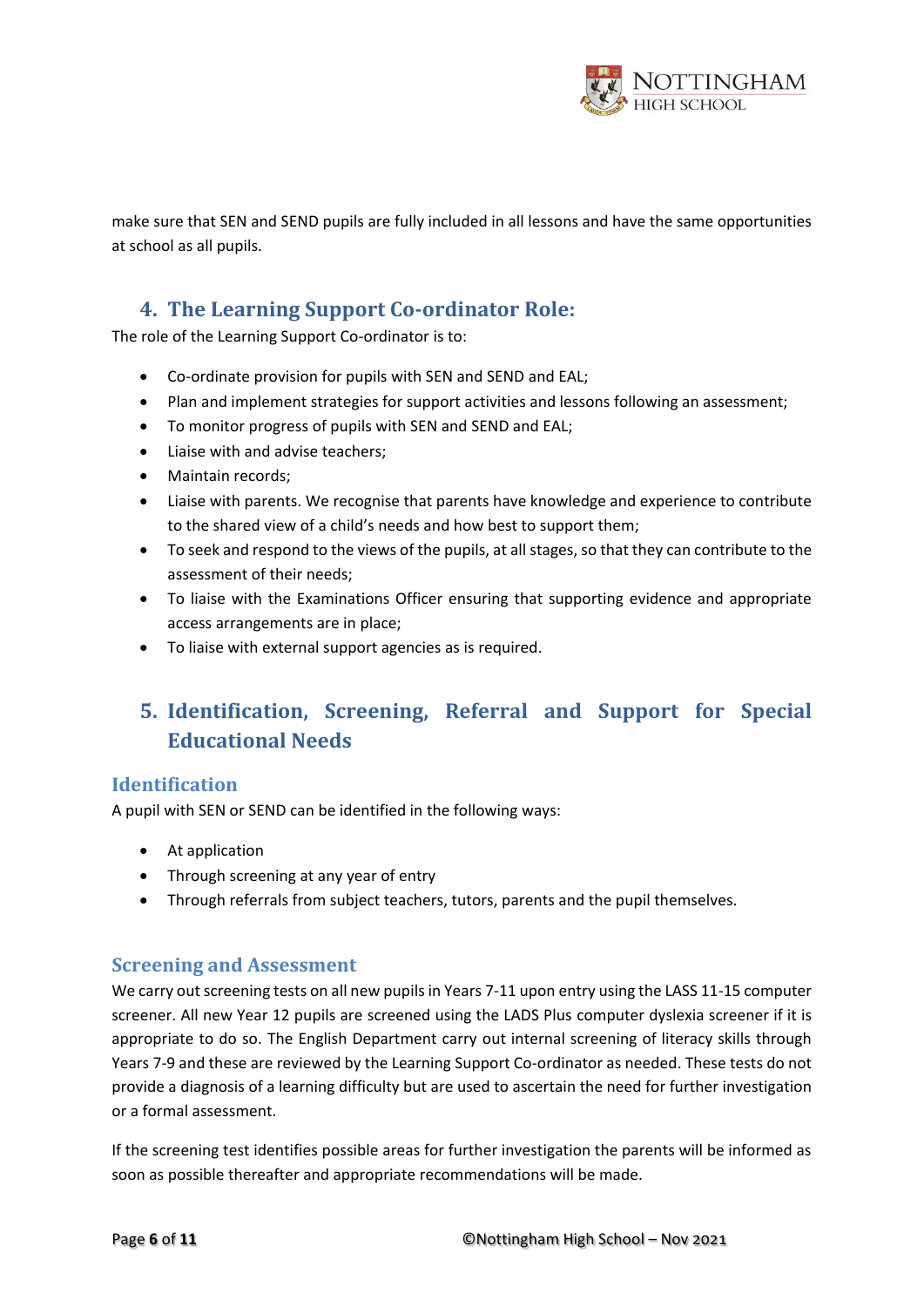

If the outcome of the screening suggests a possible learning difficulty where a formal assessment is required, we will ask the parents to agree to their child being formally assessed by a qualified assessor, either an educational psychologist or a specialist teacher with an Assessment Practising Certificate. The cost of this will be borne by the parents of the child.

### <span id="page-6-0"></span>**Referral**

If parents have obtained an assessment or educational psychologist's report, they are encouraged to engage in dialogue with the School and the Learning Support Co-ordinator. Once an appropriate course of action is in place, parents, the pupil and the pupil's tutor are involved to agree a programme of support. Information from the external assessment and strategies for the classroom will be distributed as Pupil Passports. The Deputy Head (Academic) is kept informed at all times.

Where evidence-based concerns have been raised by members of staff, then the individual support needs of the pupil will be assessed by the Learning Support Co-ordinator with recommendations for further action being communicated to parents as soon as possible.

### <span id="page-6-1"></span>**Support**

Support for pupils with SEN, SEND and Additional Needs is the responsibility of the whole School. Support is offered through:

- Making reasonable adjustments in the classroom
- Through targeted intervention via Learning Support sessions with the Learning Support Department.

Pupils with SEN and SEND have Pupil Passports. Pupil Passports provide a summary of the pupil's learning difficulty or learning need, how it effects learning and provides strategies for teachers to implement in the classroom to support the pupil effectively. Pupil Passports are distributed to members of staff for their records. This information is also on the School's information management system. Each member of staff is expected to be aware of the pupils in their class on the SEND register and make reasonable adjustments in the classroom by implementing strategies on their Pupil Passport.

Pupil Passports will set intended learning outcomes for pupils with SEN and SEND and these will be reviewed with subject teachers, parents and pupils to check progress is being made.

Where is it decided additional support sessions are needed for pupils with SEN and Additional Needs then this is provided:

- In Years 7-10 this provision is offered during timetabled lessons on a rota basis;
- In Year 11 this provision is offered either before school, after school, individual study periods or during the Long Break;
- In Years 12-13, this provision is offered during independent study periods.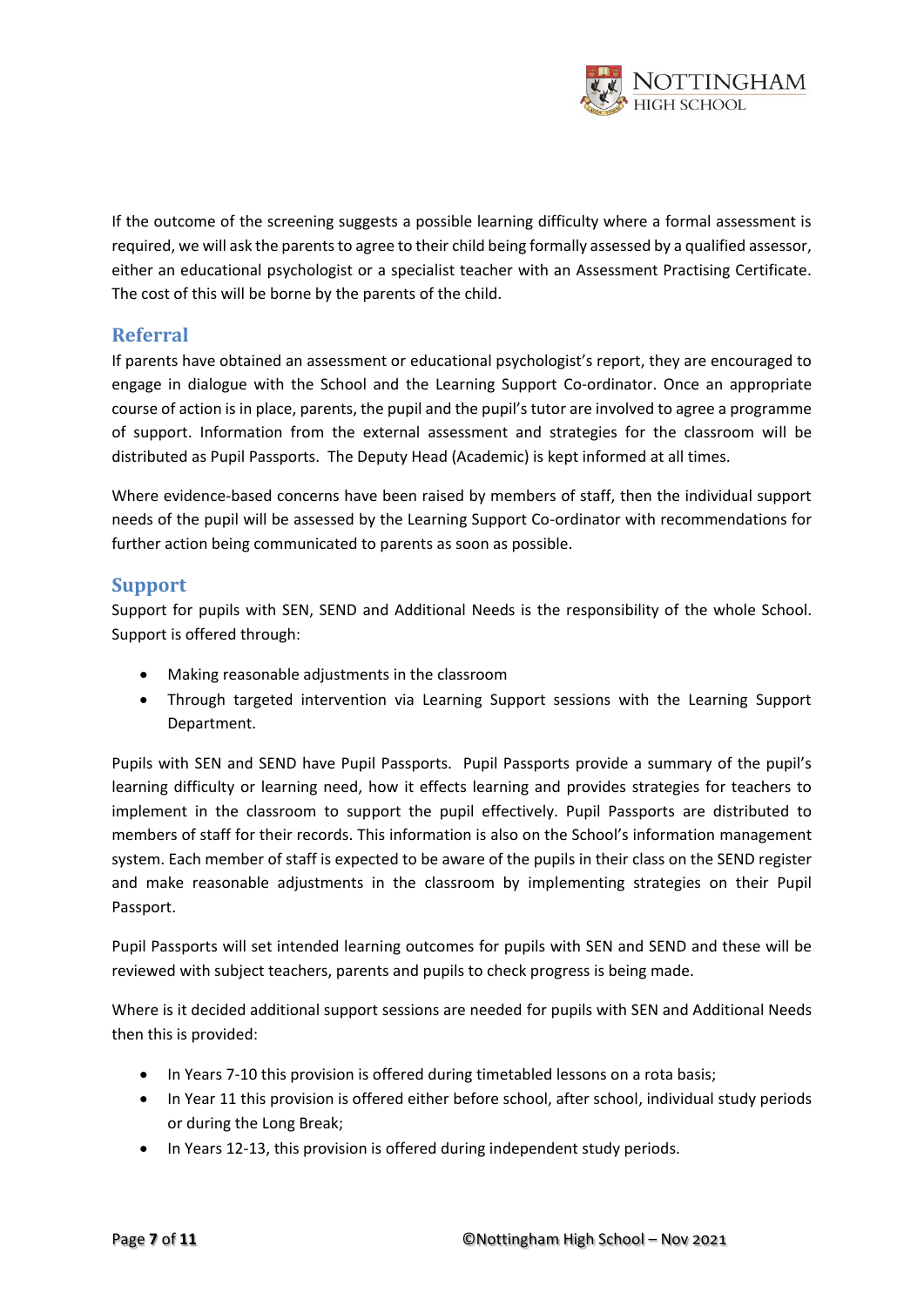

The School offers a graduated approach to SEN following the Assess, Plan, Do and Review model for Learning Support.

# <span id="page-7-0"></span>**Special Educational Needs and Disabilities and Additional Needs Register**

The register lists pupils with a formal diagnosis of a learning need or disability/medical condition which affects learning, and pupils who the School have identified as having additional needs but do not have an formal diagnosis. The register records the name of the pupil, the pupil's learning difficulty, disability/medical condition or additional support need and the pupil's examination access arrangements.

The register is circulated to staff at the beginning of each term and when updates are made. The information is also held on the School's information management system. All members of staff are expected to be aware of pupils on this register.

## <span id="page-7-1"></span>**Education, Health and Care Plans (EHC Plans)**

An education, health and care (EHC) plan is for children and young people up to the age of 25 who need more support than is available through special educational needs support. An EHC plan identifies educational, health and social needs and sets out the additional support needed to meet those needs.

Parents have the right to ask the local authority to carry out an assessment if they think their child requires an EHC plan. The School also has the right to arrange an assessment. The School will always consult with parents before exercising this right.

If an EHC plan is approved it is the Local Authority's responsibility to ensure the support outlined is provided. The School will consult the parents and the Local Authority regarding the delivery of any support recommended. The School will work with the Local Authority to ensure relevant reviews of EHC plans are carried out as required. EHC plans must be reviewed by the Local Authority a minimum of every 12 months and must focus on progress towards outcomes specified in the EHC plan.

### <span id="page-7-2"></span>**Access Arrangements**

Assessments for examination access arrangements for public examinations can only be undertaken for pupils in Year 9 and above. These assessments are carried out by appropriately qualified staff within the school.

The Learning Support Co-ordinator notifies the Examinations Officer of those pupils who are entitled to examination access arrangements in public examinations in accordance with JCQ regulations. Pupils in Years 11-13 with access arrangements also receive these in internal examinations. As per the JCQ regulations, an independent assessment cannot be accepted as evidence for access arrangements in public examinations unless the assessment has been arranged by the Learning Support Co-ordinator, using an appropriately qualified assessor who has been approved by the Headmaster and has an established relationship with the School. The assessment must have been arranged for the specific intention of assessing for access arrangements. Access arrangements for pupils sitting internal examinations in Years 7-10, also follow JCQ regulations.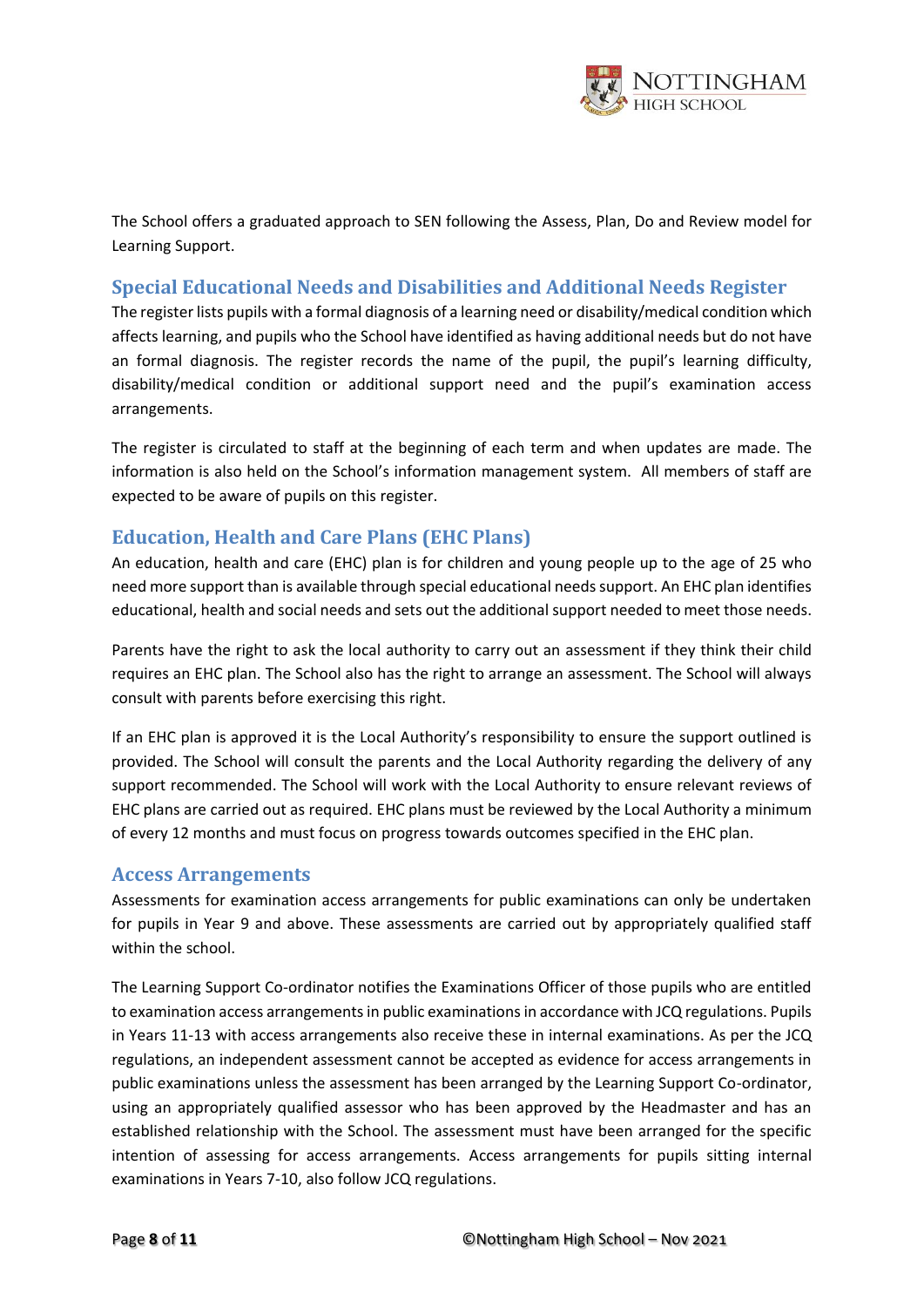

If an access arrangement is needed for a medical condition then appropriate evidence from an appropriately qualified medical professional must be provided. The Learning Support Co-ordinator will review evidence to ensure it meets the requirements of the JCQ regulations and their recommendation will be passed to the Deputy Head Academic for a final decision to be made.

The Learning Support Co-ordinator advises the Marketing Assistant (Admissions) and Deputy Head (Academic) on suitable arrangements for entrance examinations. Parents of 11+ candidates are asked to provide additional information on their child's SEN and SEND. The Deputy Head (Academic) writes to parents to advise on the access arrangements which will be made in the examination and invites them to provide any further information and contacts the pupil's current school to discuss arrangements.

# <span id="page-8-0"></span>**6. Monitoring and Evaluation of Academic Progress and Pastoral Welfare**

Termly meetings are held between the Learning Support Co-ordinator in the Senior School and the Learning Support Co-ordinator in the Junior School. Both Co-ordinators meet regularly with Senior Management, the Senior School Co-ordinator reports regularly on pupil matters to the Deputy Head (Academic).

Academic progress and pastoral issues for pupils receiving support are monitored through:

- School reports
- Parental contact
- Tutor information
- Internal and external examination results
- Interim Reports
- Assessment data

Parents are welcome to contact the Learning Support Co-ordinator if they have any issues they wish to discuss regarding their child's progress. Parents and pupils are encouraged to share any concerns or worries, at any time, with the Learning Support Co-ordinator, Tutor, subject teacher or a member of SMT. Parents of pupils with SEN, SEND and EAL receive reports on Learning Support as part of the School's reporting programme.

Where support is discontinued, a record will be kept by the Learning Support Co-ordinator of the reasons for this. Should a parent/guardian feel that inappropriate provision is being provided the issue should be raised with their child's tutor, Learning Support Co-ordinator or the Deputy Head (Academic).

The Learning Support Co-ordinator recommends involvement of external professionals where appropriate and this is communicated to parents by letter from the Deputy Head (Academic). Where pupils have an EHC plan or are statemented, the Deputy Head (Individuals) with responsibility for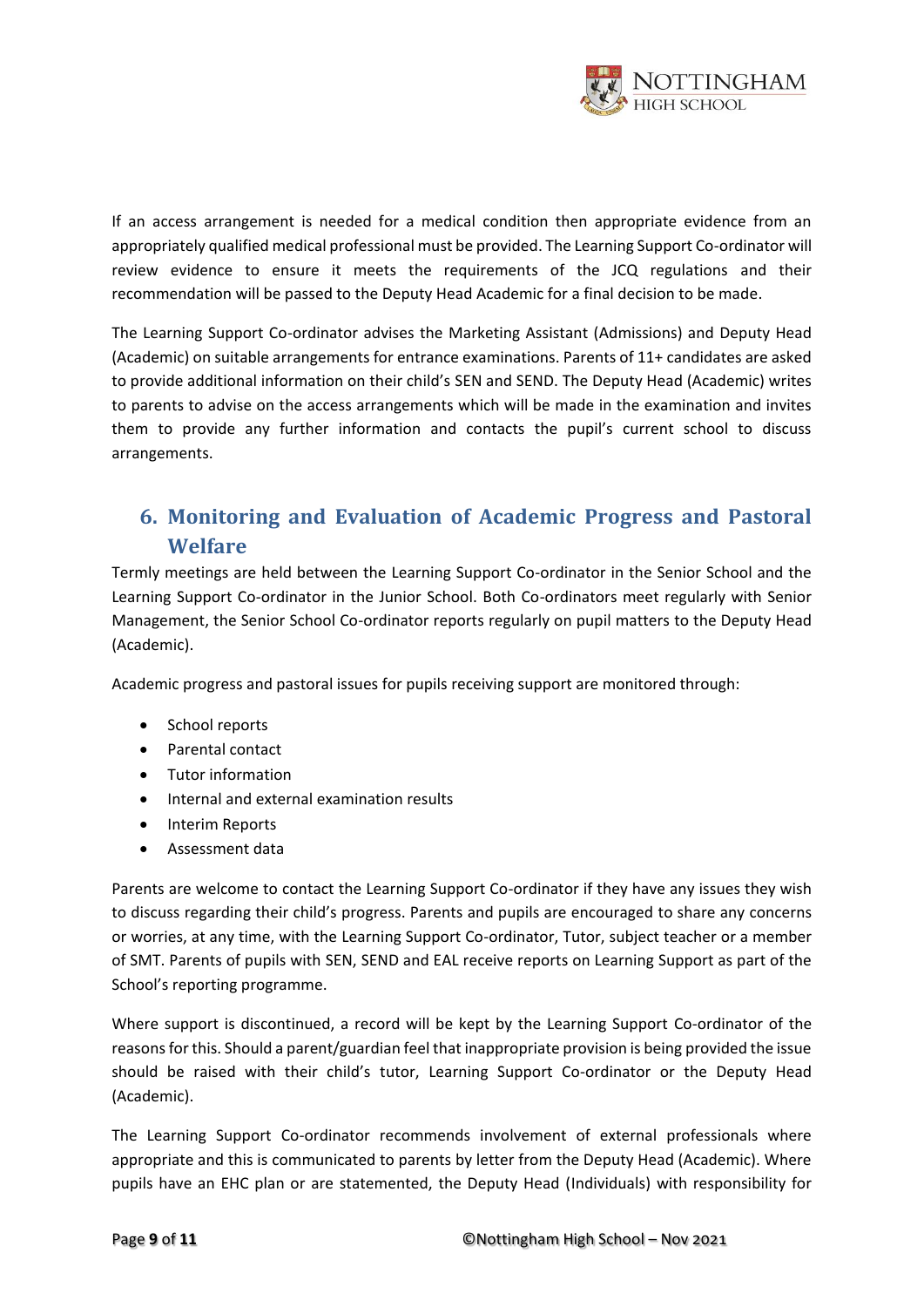

Pastoral Care (following discussion with the Learning Support Co-ordinator, a pupil's Tutor and the School Nurse) will liaise with medical and Social Services, and with voluntary bodies. In appropriate cases, the Deputy Head (Individuals), a Tutor or Learning Support Co-ordinator may suggest that the pupil meets with the School Counsellor or School Nurse. The Learning Support Co-ordinator works closely with Tutors and the school Nurse and the School Counsellor to ensure that all appropriate provision is made and that the full progress (academically and socially) of the individual pupil occurs throughout his or her time in the School. Where behaviour targets are set by the school for pupils, it is ensured that these ensure that the pupil's SEN or SEND does not mean that they receive less equal treatment than those pupils without SEN or SEND

The Learning Support Co-ordinator works in conjunction with the School's Pastoral Team to ensure appropriate pastoral support is provided if needed. Parents will be notified if such support is recommended.

The Learning Support Co-ordinator provides support for sixth form students who wish to apply for the Disabled Students' Allowances (DSA) to support them in Higher Education.

## <span id="page-9-0"></span>**Pastoral Care and Welfare**

The school encourages pupils with SEN and SEND, through support, to take a full part in the school community and successfully develop physically, emotionally, intellectually and socially. The School seeks to ensure that parents and pupils are fully aware of what actions to take should they have concerns that a child may be having difficulties at school either pastorally or academically linked to SEN and SEND. In addition to meeting the needs of pupils in academic and extra-curricular provision, the School seeks to ensure that their needs in terms of pupil welfare and pastoral care are fully met. It is acknowledged that children with SEN and SEND may need extra or different help from that given to other children of the same age. In addition to the needs related to thinking and understanding, children with SEN and SEND may need additional help as a result of physical or sensory difficulties, emotional or behavioural difficulties, difficulties of speech or language or how they relate to and behave with other people in the school setting. A SEN and SEND pupil could demonstrate these difficulties in expressing themselves or understanding what others are saying, making friends or relating to adults and behaviour in school. The School seeks to ensure that strategies are in place and difficulties addressed through its Learning Support, Tutorial and School Counsellor sessions.

### <span id="page-9-1"></span>**Attendance**

Tutors receive reports on lateness and absence of pupils with SEN and SEND (along with those for all pupils) and patterns of lateness or absence are notified to the Assistant Head (Individuals) by Tutors. Where patterns appear to suggest that there may be a problem with a particular pupil, these are investigated. The Database Manager also reports on patterns found.